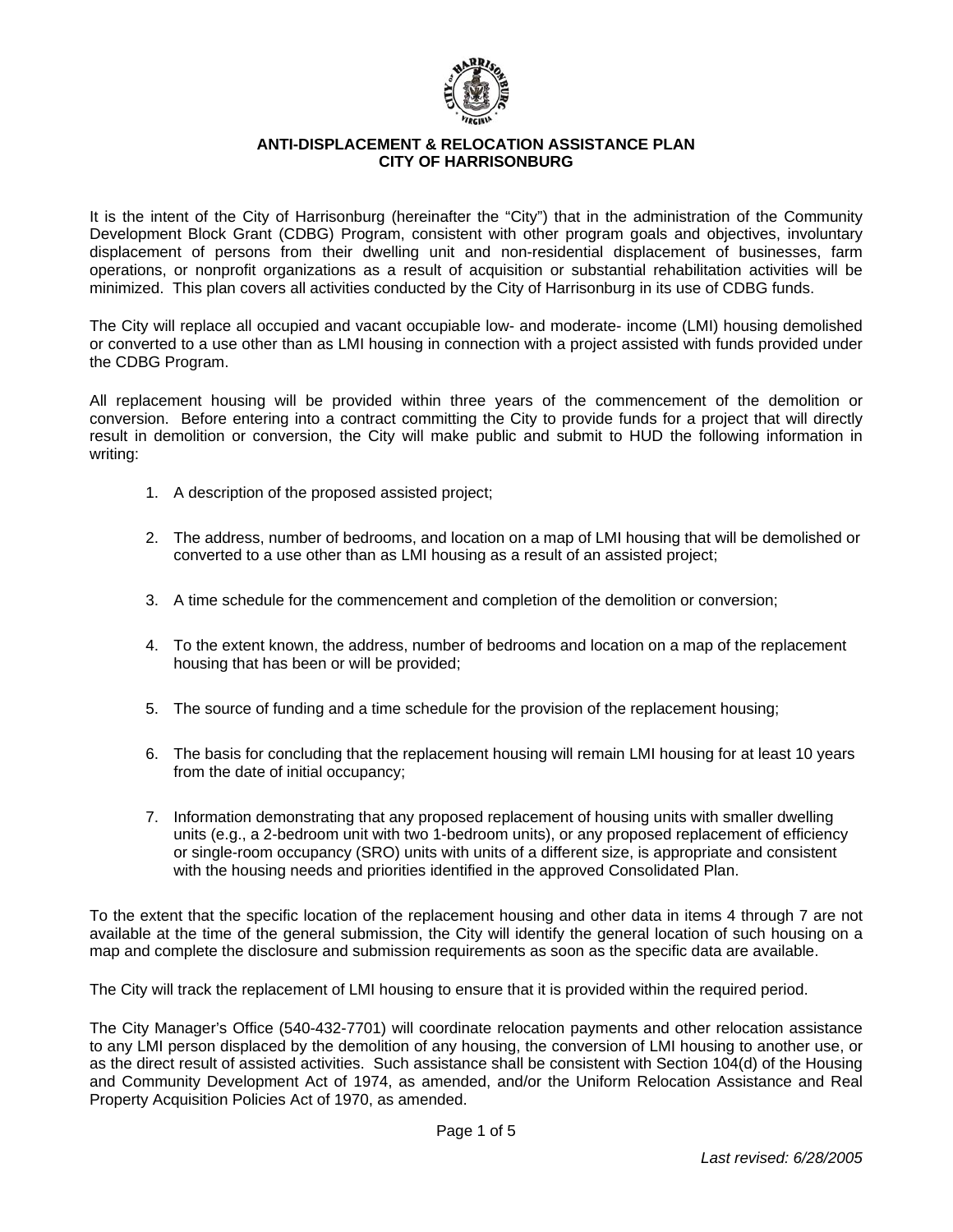

Consistent with the goals and objectives of activities assisted under the Acts, City will take the following steps to minimize the direct and indirect displacement of persons from their homes:

- 1. The City will provide reasonable benefits to any person involuntarily displaced as a result of the use of CDBG funds to acquire or substantially rehabilitate non-residential or residential property. When involuntary displacement cannot be avoided, the City will comply with the provisions of the Uniform Relocation Assistance and Real Property Acquisition Policies Act of 1970 (42 U.S.C. 4601) and Section 104 (d) of the Housing and Community Development Act of 1974. This will ensure that:
	- Owners of real property in the City to be acquired for HUD-assisted projects are treated fairly and consistently, to encourage and expedite acquisition by agreements with such owners, to minimize litigation and relieve congestion in the courts, and to promote public confidence in Federal land acquisition.
	- City residents displaced as a result of HUD-assisted projects are treated fairly, consistently, and equitably so that such persons will not suffer injuries as a result of projects designed for the benefit of the public as a whole.
- 2. The City will coordinate code enforcement with rehabilitation projects.
- 3. If a resident is to be displaced from a dwelling, the City will not require the person to move from his/her dwelling unless he/she has been given a reasonable choice of opportunities to relocate to a comparable replacement dwelling.
- 4. Relocation Assistance Advisory Services. The City will provide relocation assistance for displaced persons. The displaced persons will be notified in writing of the relocation assistance for which they are eligible.
- 5. Whenever possible, reasonable, and fiscally responsible, the City will stage rehabilitation of apartment units to allow tenants to remain in the building/complex during and after rehabilitation, working with empty units first.
- 6. The City will arrange for facilities to house persons who must be relocated temporarily during rehabilitation.

# Temporary Relocation

The City will adhere to the following policy regarding in-place tenants who will not be required to move permanently from a project when the project is assisted with funding from the CDBG Program:

- 1. The City will provide reasonable advance written notice to the tenant giving the date and approximate duration of the temporary move.
- 2. Reimbursement will be made for all reasonable out-of-pocket expenses incurred in connection with the temporary relocation, including the cost of moving to and from the temporarily occupied housing and any increase in monthly rent/utility costs.
- 3. Appropriate advisory services will be provided, including reasonable advance written notice of the suitable, decent, safe and sanitary dwelling to be made available for the temporary period.
- 4. In addition a written notice will be sent indicating the terms and conditions under which the tenant may lease and occupy a suitable, decent, safe and sanitary dwelling in the building/complex upon completion of the project.
- 5. Temporary relocation costs will be paid by the owner/developer.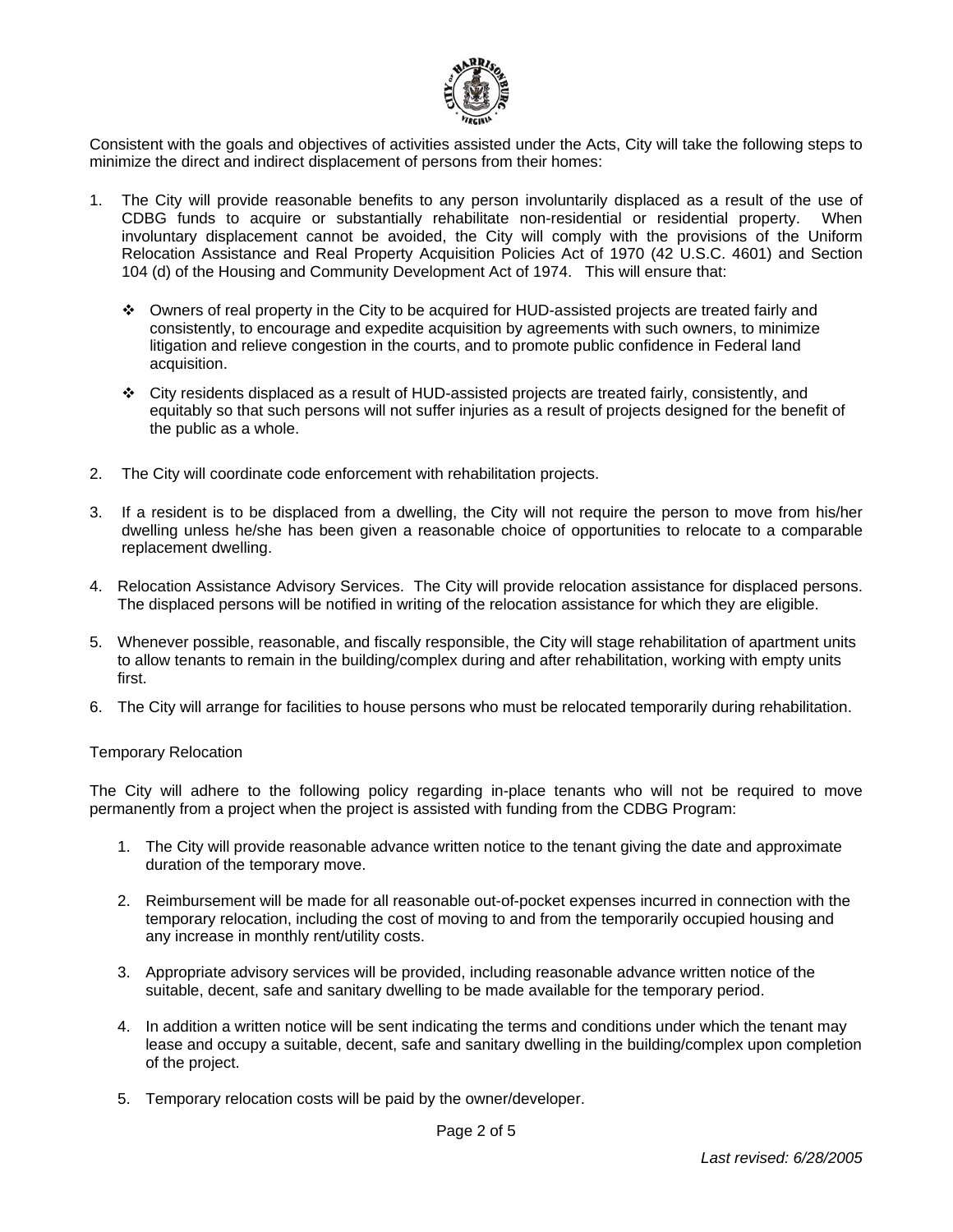

In situations involving the acquisition of real property, all acquisition and relocation activities will be carried out in accordance with this Plan and the specific requirements of the CDBG Program, outlined in Attachment A.

### Temporary Relocation

In the event that temporary relocation should become unavoidable, the City or its agent, in conformance with the appropriate regulations, would arrange and absorb all activities and expenses associated with temporary relocation. Considerations given to selection of temporary housing include but are not limited to the proximity to the site from which the displacement occurred; availability of rental units; safety and sanitary conditions of the unit; and proximity to amenities.

### Relocation

In the event that permanent relocation is necessary, the City or its agent, in conformance with the appropriate regulations, would arrange and absorb all activities and expenses associated with the relocation. Such expenses include storage, moving and housing. Considerations given to selection of housing include but are not limited to the proximity to the site from which the displacement occurred; comparability to the unit from which the displacement occurred; availability of units; safety and sanitary conditions of the unit; and proximity to amenities.

#### Summary

The City's policy is to avoid relocation if at all possible; when unavoidable, it is the City's obligation to ensure that relocation is carried out according to the regulations in Attachment A, and to ensure that any inconveniences are minimized during the execution of the particular project.

**NOTE:** This Relocation Assistance Plan is applicable only when federally mandated, in particular when CDBG funds are used for a relevant project.

This Plan is hereby signed into and made a policy of the City of Harrisonburg, Virginia, on April **1995**, by **signature below.** 

| Roger Baker, City Manager                                                        |  | <b>Date</b> |  |
|----------------------------------------------------------------------------------|--|-------------|--|
| Subscribed and sworn to me this _____________ day of ___________________________ |  | 20          |  |
| <b>Notary Public</b>                                                             |  |             |  |
| State of _____________________________                                           |  |             |  |
|                                                                                  |  |             |  |
|                                                                                  |  |             |  |

**\_\_\_\_\_\_\_\_\_\_\_\_\_\_\_\_\_\_\_\_\_\_\_\_\_\_\_\_\_\_\_\_\_\_\_\_\_\_\_\_\_\_\_\_\_\_\_\_\_\_ \_\_\_\_\_\_\_\_\_\_\_\_\_\_\_\_\_\_\_\_\_\_**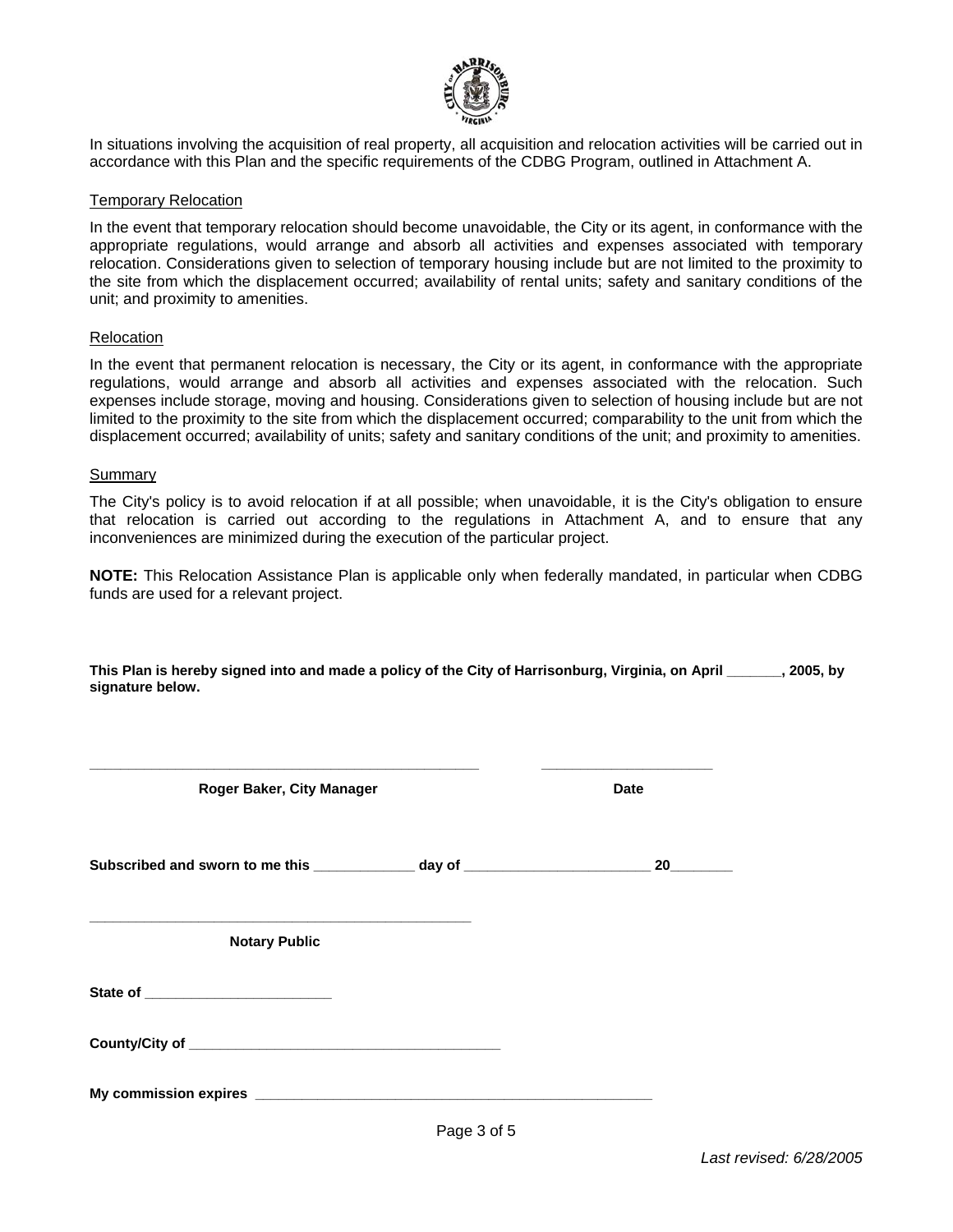### **Community Development Block Grant Relocation Requirements 24 CFR 570.606**

(a) **General policy for minimizing displacement.** Consistent with the other goals and objectives of this part, grantees (or States or state recipients, as applicable) shall assure that they have taken all reasonable steps to minimize the displacement of persons (families, individuals, businesses, nonprofit organizations, and farms) as a result of activities assisted under this part.

### (b) **Relocation assistance for displaced persons at URA levels.**

(1) A displaced person shall be provided with relocation assistance at the levels described in, and in accordance with the requirements of 49CFR part 24, which contains the government-wide regulations implementing the Uniform Relocation Assistance and Real Property Acquisition Policies Act of 1970 (URA) (42 U.S.C. 4601-4655).

### (2) **Displaced person.**

(i) For purposes of paragraph (b) of this section, the term "**displaced person**" means any person(family, individual, business, nonprofit organization, or farm) that moves from real property, or moves his or her personal property from real property, permanently and involuntarily, as a direct result of rehabilitation, demolition, or acquisition for an activity assisted under this part. A permanent, involuntary move for an assisted activity includes a permanent move from real property that is made:

(A) After notice by the grantee (or the state recipient, if applicable) to move permanently from the property, if the move occurs after the initial official submission to HUD (or the State, as applicable) for grant, loan, or loan guarantee funds under this part that are later provided or granted.

(B) After notice by the property owner to move permanently from the property, if the move occurs after the date of the submission of a request for financial assistance by the property owner (or person in control of the site) that is later approved for the requested activity.

(C) Before the date described in paragraph (b)(2)(i)(A) or (B) of this section, if either HUD or the grantee (or State, as applicable) determines that the displacement directly resulted from acquisition, rehabilitation, or demolition for the requested activity.

(D) After the "initiation of negotiations" if the person is the tenant-occupant of a dwelling unit and any one of the following three situations occurs:

(**1**) The tenant has not been provided with a reasonable opportunity to lease and occupy a suitable decent, safe, and sanitary dwelling in the same building/complex upon the completion of the project, including a monthly rent that does not exceed the greater of the tenant's monthly rent and estimated average utility costs before the initiation of negotiations or 30 percent of the household's average monthly gross income; or

(**2**) The tenant is required to relocate temporarily for the activity but the tenant is not offered payment for all reasonable out-of-pocket expenses incurred in connection with the temporary relocation, including the cost of moving to and from the temporary location and any increased housing costs, or other conditions of the temporary relocation are not reasonable; and the tenant does not return to the building/complex; or

(**3**) The tenant is required to move to another unit in the building/complex, but is not offered reimbursement for all reasonable out-of-pocket expenses incurred in connection with the move.

(ii) Notwithstanding the provisions of paragraph (b)(2)(i) of this section, the term "**displaced person**-" does not include:

(A) A person who is evicted for cause based upon serious or repeated violations of material terms of the lease or occupancy agreement. To exclude a person on this basis, the grantee (or State or state recipient, as applicable) must determine that the eviction was not undertaken for the purpose of evading the obligation to provide relocation assistance under this section;